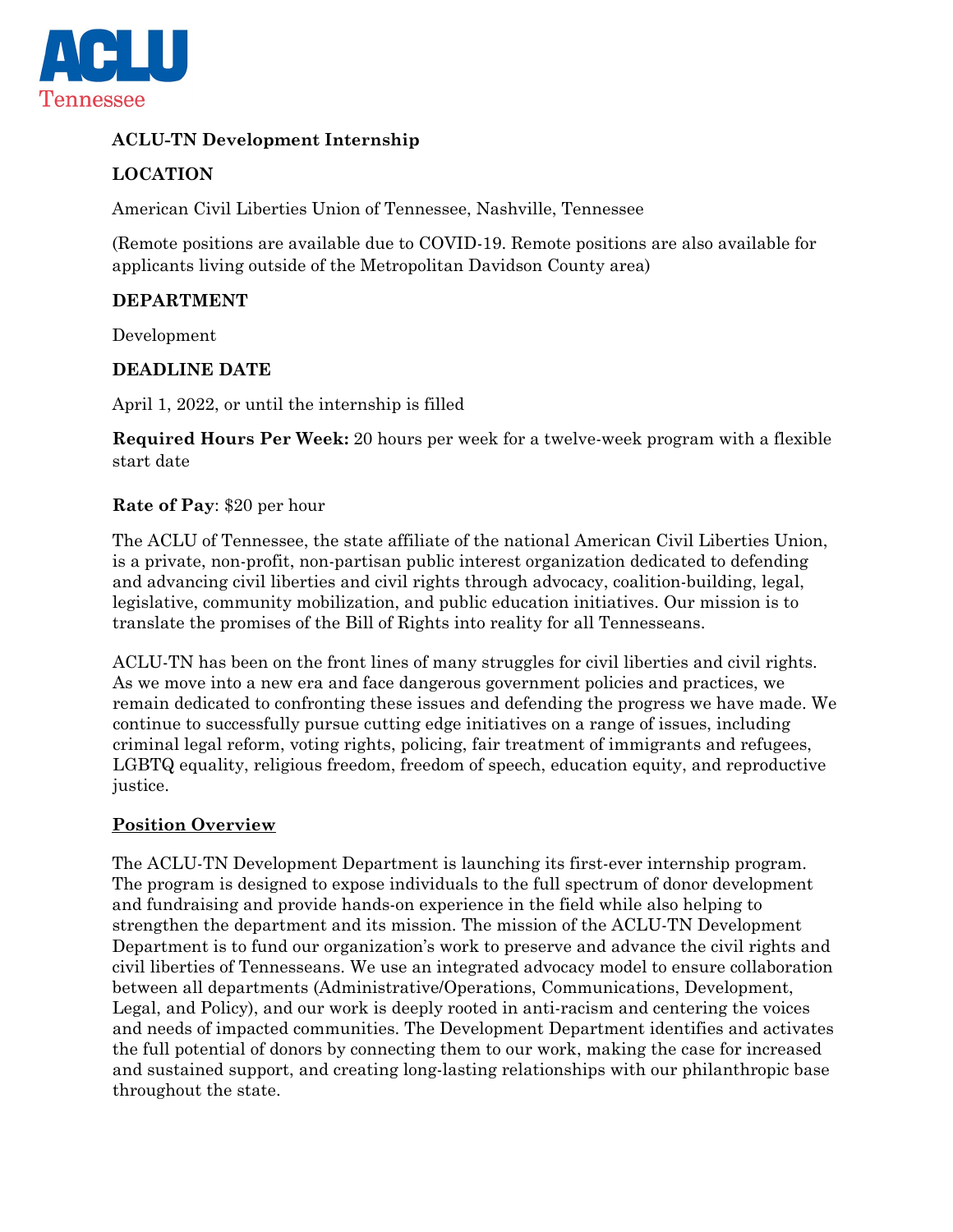

The Development Intern will learn about the full spectrum of development activities within ACLU-TN and will work alongside the Development Director to gain experience from an established and dynamic development program. Additionally, the intern will be exposed to valuable professional tools such as Salesforce and other digital platforms that are becoming increasingly ubiquitous in the nonprofit and business setting. The intern will also learn the ins and outs of the ACLU's infrastructure - including administrative and operations policies and procedures – and will be asked to assist with cultivation activities and administrative tasks such as donor events, mailings, and email updates.

### **Responsibilities**

With guidance and mentorship from the Development Director, the intern will work on projects related to their specific learning goals and projects like:

- Assisting with logistics for cultivation and revenue-generating events and brainstorming additional events and opportunities to engage new donors;
- Conducting research using publicly-available information to help the Development Department determine the best way to steward donors and ensure their ongoing support;
- Pulling together written materials about ACLU-TN program and legal work to create compelling, informative materials for donors;
- Optimizing digital donor prospecting and relationship-tracking tools.

### **Qualifications**

Prior experience with donor development and fundraising is not required. Success in this role requires sharp attention to organization and details, strong written communication skills, the ability to prioritize, discretion with confidential materials, willingness to learn and engage with a variety of donors, and a strong belief in the ACLU of Tennessee's work. This role may occasionally require evening and weekend work due to various events.

This internship has the option to be fully remote or hybrid remote/in-office option for Nashville-based candidates. The intern is expected to attend weekly all-staff meetings, weekly Development meetings, and event-centered meetings with other departments. They are invited, but not required, to attend donor strategy sessions with the Development Director and Executive Director.

Please note: this internship is open to both students who are currently enrolled in an undergraduate or graduate program and to people who are not currently enrolled in school but who can apply their unique lived experiences, passion for social justice, and desire to learn more about ACLU-TN's work to our program.

#### **Compensation**

The ACLU-TN Development Internship is a 12-week program for Summer 2022 that requires no more than 20 hours per week with a flexible start date. Interns are compensated at \$20 per hour.